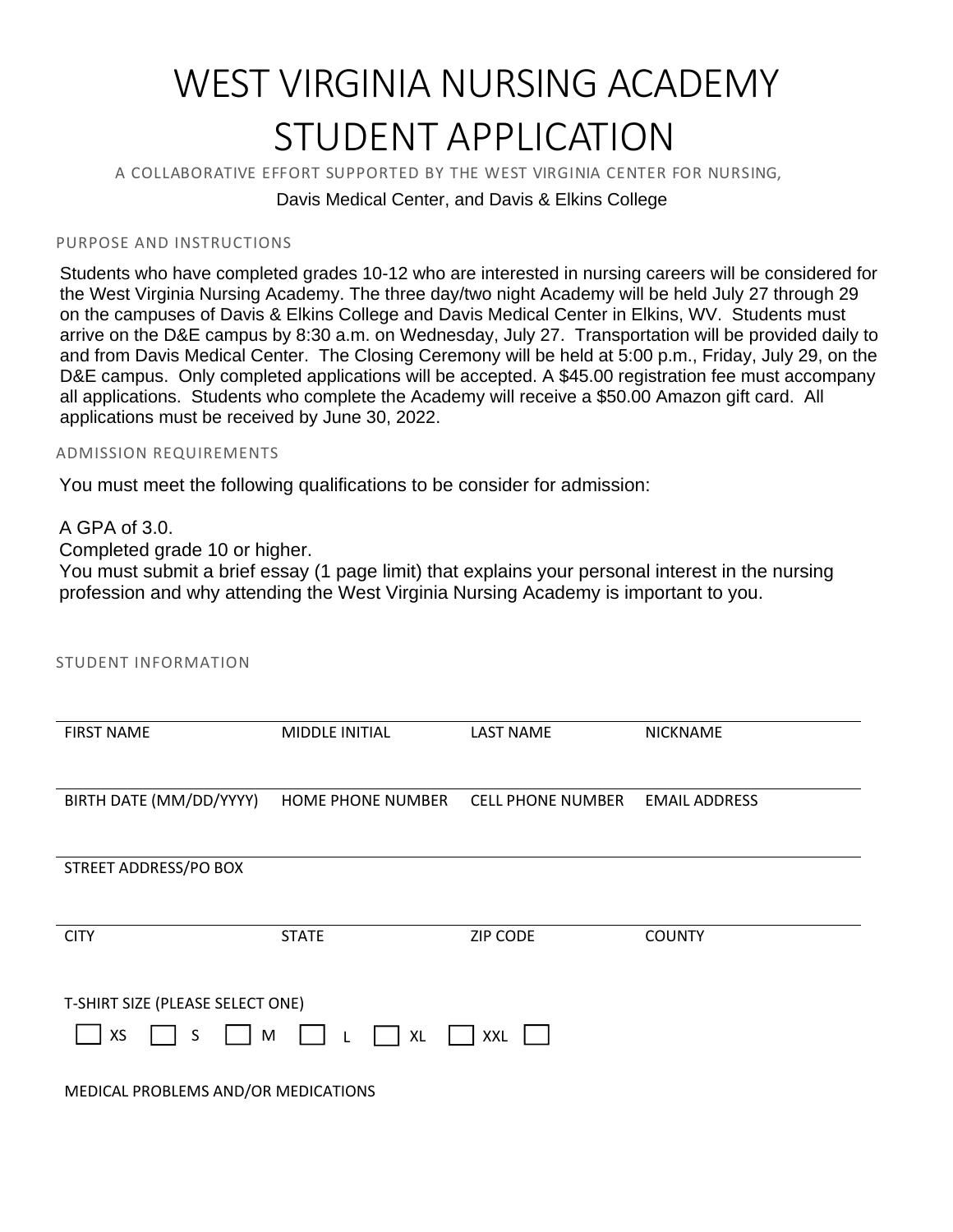| NAME OF SCHOOL CURRENTLY ATTENDING                                                                                                                                                                                                                                                                                                                                           |                                |              |            | CURRENT GRADE/CLASS LEVEL IN SCHOOL |
|------------------------------------------------------------------------------------------------------------------------------------------------------------------------------------------------------------------------------------------------------------------------------------------------------------------------------------------------------------------------------|--------------------------------|--------------|------------|-------------------------------------|
| <b>SCHOOL ADDRESS</b>                                                                                                                                                                                                                                                                                                                                                        | <b>CITY</b>                    | <b>STATE</b> | <b>ZIP</b> | <b>COUNTY</b>                       |
| <b>CURRENT OVERALL GRADE POINT AVERAGE</b>                                                                                                                                                                                                                                                                                                                                   |                                |              |            |                                     |
| <b>EMERGENCY CONTACTS</b>                                                                                                                                                                                                                                                                                                                                                    |                                |              |            |                                     |
| In case of medical emergency, staff must be able to contact a parent/guardian or other designated emergency contact<br>authorized to approve medical treatment for the student. Please provide current and accurate information and assure<br>that you and/or your back up contact are always available while the student is participating in Nursing Academy<br>activities. |                                |              |            |                                     |
| PRIMARY EMERGENCY CONTACT NAME                                                                                                                                                                                                                                                                                                                                               | <b>RELATIONSHIP TO STUDENT</b> |              |            |                                     |
| STREET ADDRESS, CITY, STATE, ZIPCODE                                                                                                                                                                                                                                                                                                                                         |                                |              |            |                                     |
| <b>HOME PHONE NUMBER</b>                                                                                                                                                                                                                                                                                                                                                     | <b>CELL PHONE NUMBER</b>       |              |            | <b>WORK PHONE NUMBER</b>            |
|                                                                                                                                                                                                                                                                                                                                                                              |                                |              |            |                                     |
| SECONDARY EMERGENCY CONTACT NAME                                                                                                                                                                                                                                                                                                                                             |                                |              |            | <b>RELATIONSHIP TO STUDENT</b>      |
| STREET ADDRESS, CITY, STATE, ZIPCODE                                                                                                                                                                                                                                                                                                                                         |                                |              |            |                                     |
| <b>HOME PHONE NUMBER</b>                                                                                                                                                                                                                                                                                                                                                     | <b>CELL PHONE NUMBER</b>       |              |            | <b>WORK PHONE NUMBER</b>            |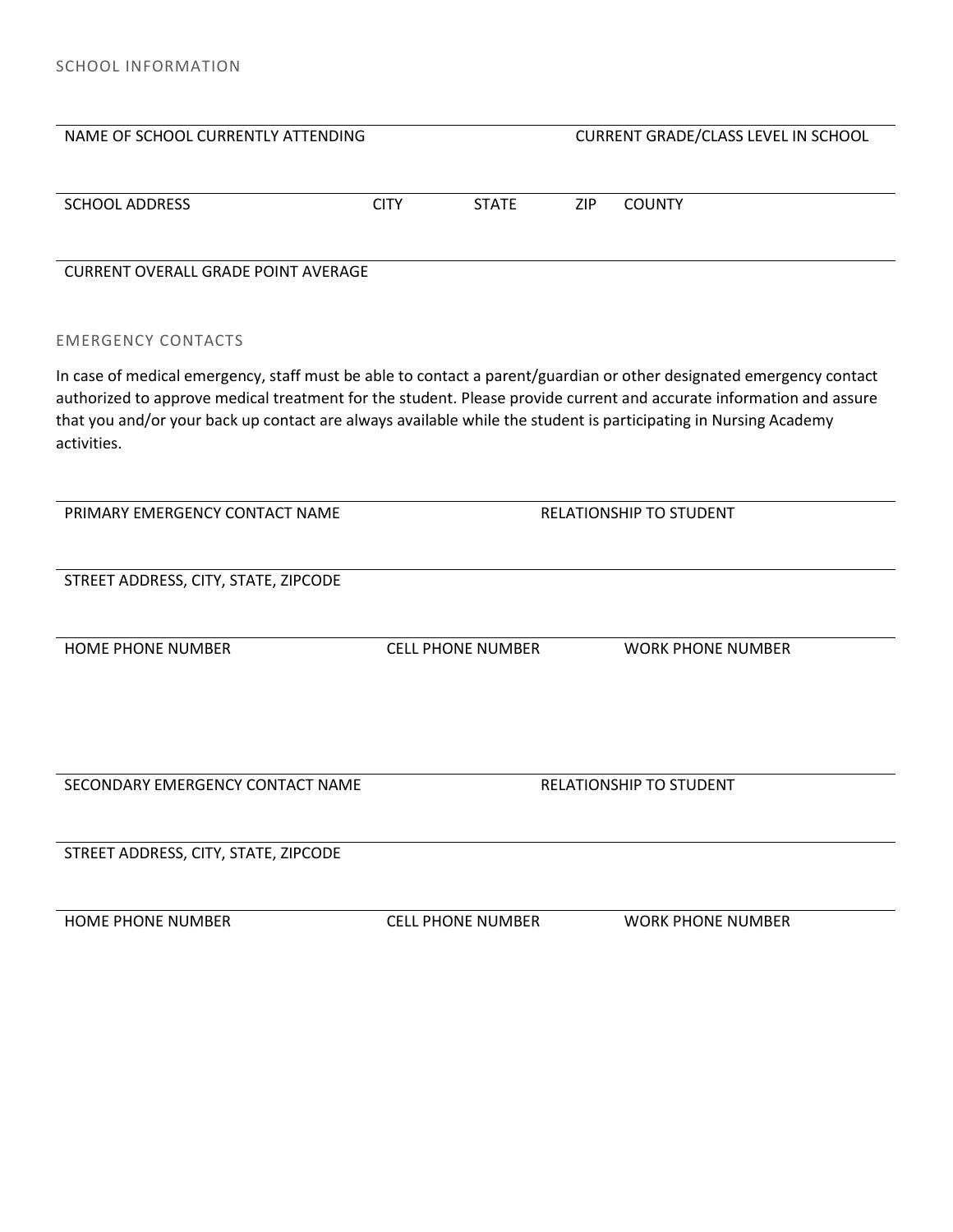#### STUDENT AND PARENT CERTIFICATIONS

Student Certifications:

I certify that the information contained in this completed application is accurate. I certify that I wrote the essay and I am submitting with this application. I understand that falsification of any information on this application may result in my being disqualified form the application process and/or the West Virginia Nursing Academy. If I am selected for the Academy and choose to participate, I agree to abide by all Academy rules and guidelines in all of scheduled activities.

STUDENT SIGNATURE **Example 20** STUDENT SIGNATURE

Parent Certifications:

I have read the application and certify that the information is accurate. I give permission for my child to apply and particpate in the West Virginia Nursing Academy. If my child is accepted and participates, I agree to support them throughout the program and will willingly respond as requested to the West Virginia Nursing Academy surveys regarding my child and their participation. I hereby agree that all participating entities will not be held responsible for any injury or accident that might occur through participation in the West Virginia Nursing Academy, in addition any medical expenses incurred as a result of such injury or accident will be my personal responsibility.